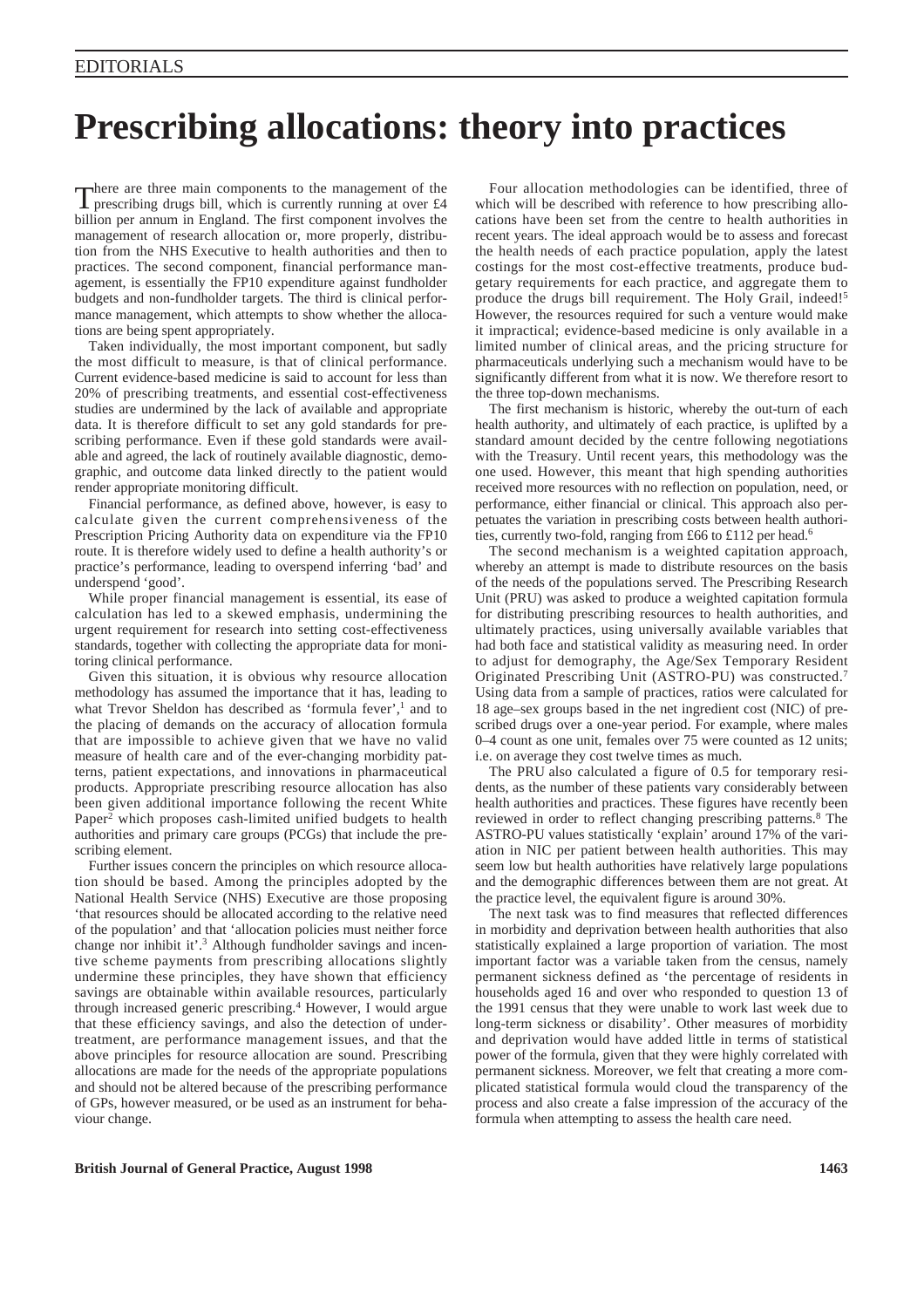On the latest figures available (financial year 1996/97), demography, as measured by the ASTRO-PUs, and morbidity, as measured by the permanent sickness factor, account for around 70% of the variation in cost per patient between health authorities. A weighted capitation formula could be produced based on these two variables that would distribute all available prescribing monies.

A compromise solution between historic and formula distribution was agreed, whereby no health authority would receive less than its out-turn and that the growth money available from the centre was distributed on the basis of the formula. This supports my view that actual allocations should not be made totally on the basis of a weighted capitation formula given the lack of valid measures of health need, the constantly changing face of morbidity and medicine, and the need for local factors to be taken into account. This is especially true at the practice level where allocation formula development faces more problems. The broad-based measures of morbidity and deprivation at the geographical level of the health authorities are not available for the dispersed population of a practice, and accurate attribution has proved difficult.<sup>9</sup>

Although we can construct ASTRO-PUs for each practice in the country, research continues to search for an accurate health needs score at this level. Howie's paper attempts to provide a solution by grouping practices using their average cost per patient out-runs, and using cost per defined daily dose (DDD) in various therapeutic categories as allocation targets.<sup>10</sup>

This use of DDDs in any cost analysis is also problematic. Their use as volume measures is desirable and necessary because using the number of items prescribed has many problems.<sup>11</sup> They are produced by the World Health Organization as a unit of measurement and are an international compromise between countries that show widely varying drug use patterns, even for individual drugs. Their use as a cost comparator therefore infers a degree of accuracy that is not necessarily valid when combining together groups of drugs. The Prescribing Support Unit have produced an 'English DDD' to attempt to overcome some of these problems: it is called the average daily quantity (ADQ). However, we would still suggest that they are treated with a degree of caution in any cost analysis.

There is a considerable amount of research work ongoing into

research allocation methodology, particularly at the practice and primary care group level, which will help inform the allocation process for the cash-limited unified budgets for 1999/2000. Whatever the requirements of the new NHS, it will be important to realize and state the limitations of all resource allocation methodologies that adopt, as they must, a 'broad brush' approach to population health needs.

DAVID ROBERTS

#### *Unit Manager, Prescribing Support Unit, Leeds*

## **References**

- 1. Sheldon TA. Formula fever: allocating resources in the NHS. *BMJ* 1997; **315:** 964.
- 2. Department of Health. *The new NHS: White Paper*. London: HMSO, 1998.
- 3. NHS Executive. *Progress report of the Resource Allocation Group*. Leeds: NHS Executive, 1996.
- 4. Roberts SJ, Bateman DN, Smith JM. Prescribing behaviour in general practice: the impact of promoting therapeutically equivalent cheaper medicines. *Br J Gen Pract* 1997; **47:** 13-17.
- 5. Harris CM. Personal communication, 1989-1997.
- 6. Prescription Pricing Authority. *PPA annual report*. Newcastle: PPA, 1997.
- 7. Roberts S, Harris CM. Age, sex and temporary resident originated prescribing units (ASTRO-PUs): new weightings for analysing prescribing of general practices in England. *BMJ* 1993; **307:** 485-488.
- Lloyd DCEF, Roberts DJ, Sleator D. Revision of the weights for the Age Sex Temporary Resident Originated Prescribing Unit. *British Journal of Medical Economics* 1997; **11:** 81-85.
- Scrivener G, Lloyd DCEF. Allocating census data to general practice populations: implications for study of prescribing variation at practice level. *BMJ* 1995; **311:** 163-165.
- 10. Maxwell M, Howie JGR, Pryde CJ. A comparison of three methods of setting prescribing budgets using data derived from defined daily dose analyses of historic patterns of use*. Br J Gen Pract* 1998; **48:** 1467-1472.
- 11. Bogle S, Harris CM. Measuring prescribing: the shortcomings of the item. *BMJ* 1994; **308:** 637-640.

#### **Address for correspondence**

Mr David Roberts, Prescribing Support Unit, Brunswick Court, Bridge Street, Leeds LS2 7RJ.

# **Accrediting research practices**

General practice needs a firm research base, not only to define and to teach the discipline but also to provide evidence upon which to practise high quality clinical care. Following the lead of the RCGP in 1994, several regions have already funded research general practices.1 and more have been funded nationally in the first round of Culyer awards.2 These moves reflect the increased importance of primary health care, the increasing involvement of GPs in commissioning and purchasing care, and the need for relevant evidence upon which to base decisions.3 Active primary care research organizations now include research practices, research networks, university departments and commercial organizations.

Although recent governments have intended that the proportion of NHS research money spent on primary care research should be doubled from its current low base,<sup>4</sup> the increase has yet to be realized and it will not all be allocated to general practice. The total will include monies allocated to non-medical workers

and may include research on primary care by those outside of it. Funding bodies will have to make choices. We believe that accreditation of research practices would promote high standards and guide resource allocation. Practices may value a 'quality marker' as patients increasingly become more discerning in their choice of practice. It would help prospective students, GP registrars, health authorities and other organizations if they could identify practices with an established high quality research capability.

The integration of clinical practice, teaching and research is crucial to the development of the discipline.1 Practices may strive to achieve an overall quality award such as the RCGP Scottish Council's Quality Practice Award,<sup>5</sup> Investors in People or the King's Fund organisational audit.<sup>6</sup> Alternatively, they might work towards more specialized accreditation in clinical practice, teaching or research. Partners who wish to concentrate on clinical care might choose Fellowship by assessment, $\alpha$ <sup>7</sup> those who